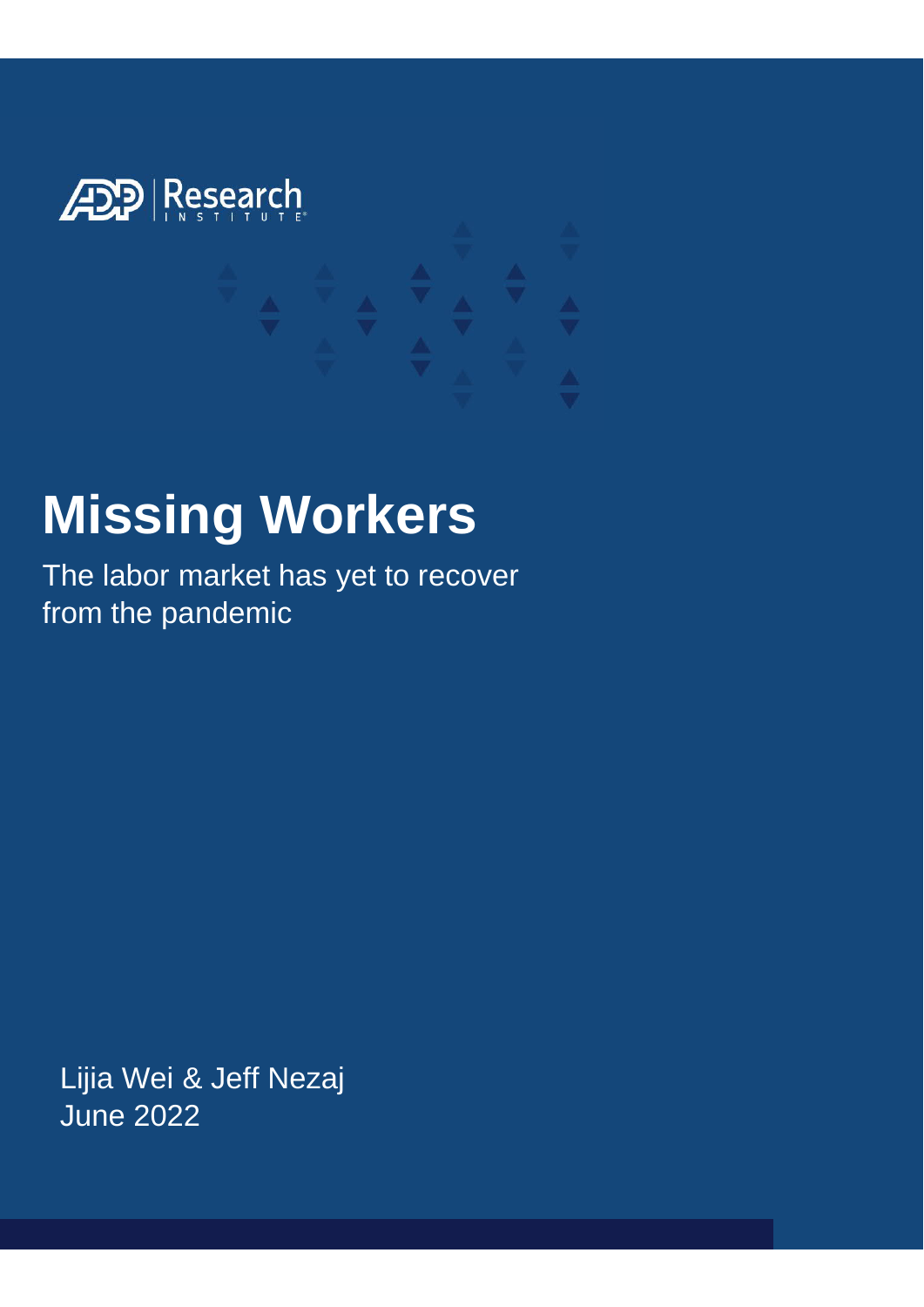

## **Executive Summary**

The coronavirus pandemic shocked the labor market. In a single month – April 2020 – more than 19 million workers lost their jobs. The size of the private sector workforce shrank by 15 percent.

The recovery has been slow. People are rejoining the workforce and we're inching toward pre-pandemic levels of employment. But that progress masks the fact that more than two years later, many workers remain on the sidelines.

We dug into hiring data and worker behavior to find out what's been holding the labor recovery back. What we found was an unprecedented imbalance between labor supply and demand.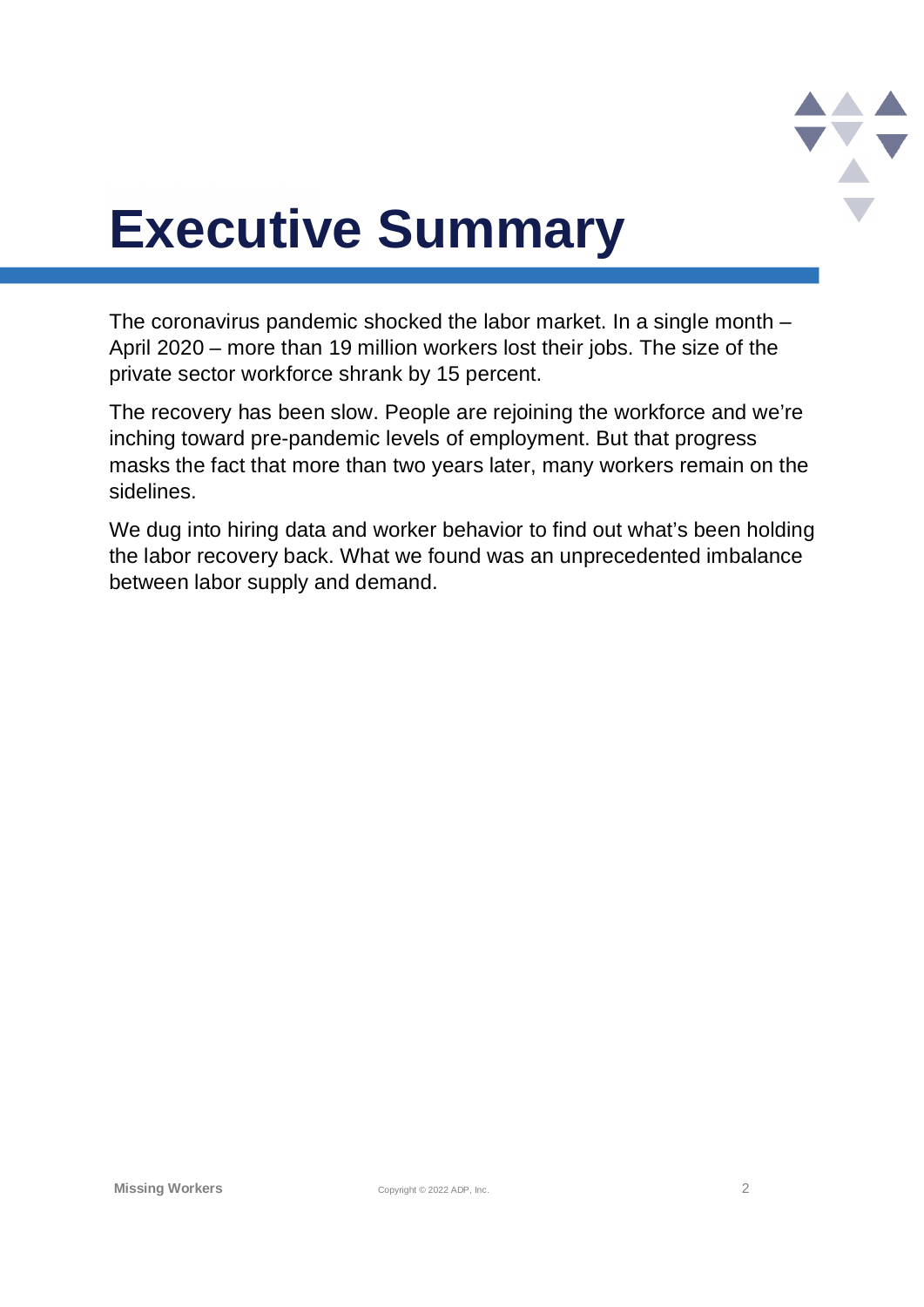

### **Workers are sidelined**

More than two years after the pandemic's start, total public and private employment is 822,000 workers short of what it was in February 2020, according to the Bureau of Labor Statistics.

ADP data shows that private payrolls are faring better, supporting1.2 million workers more than they were prior to the pandemic. That's good, but after two years of population growth and a growing economy, the level of total employment should be much higher.



#### **ADP Employment Index**

U.S. employment has reached its pre-pandemic levels, but given economic recovery and population growth, it should be higher.

March 2020=100%

Source: ADP private employment estimates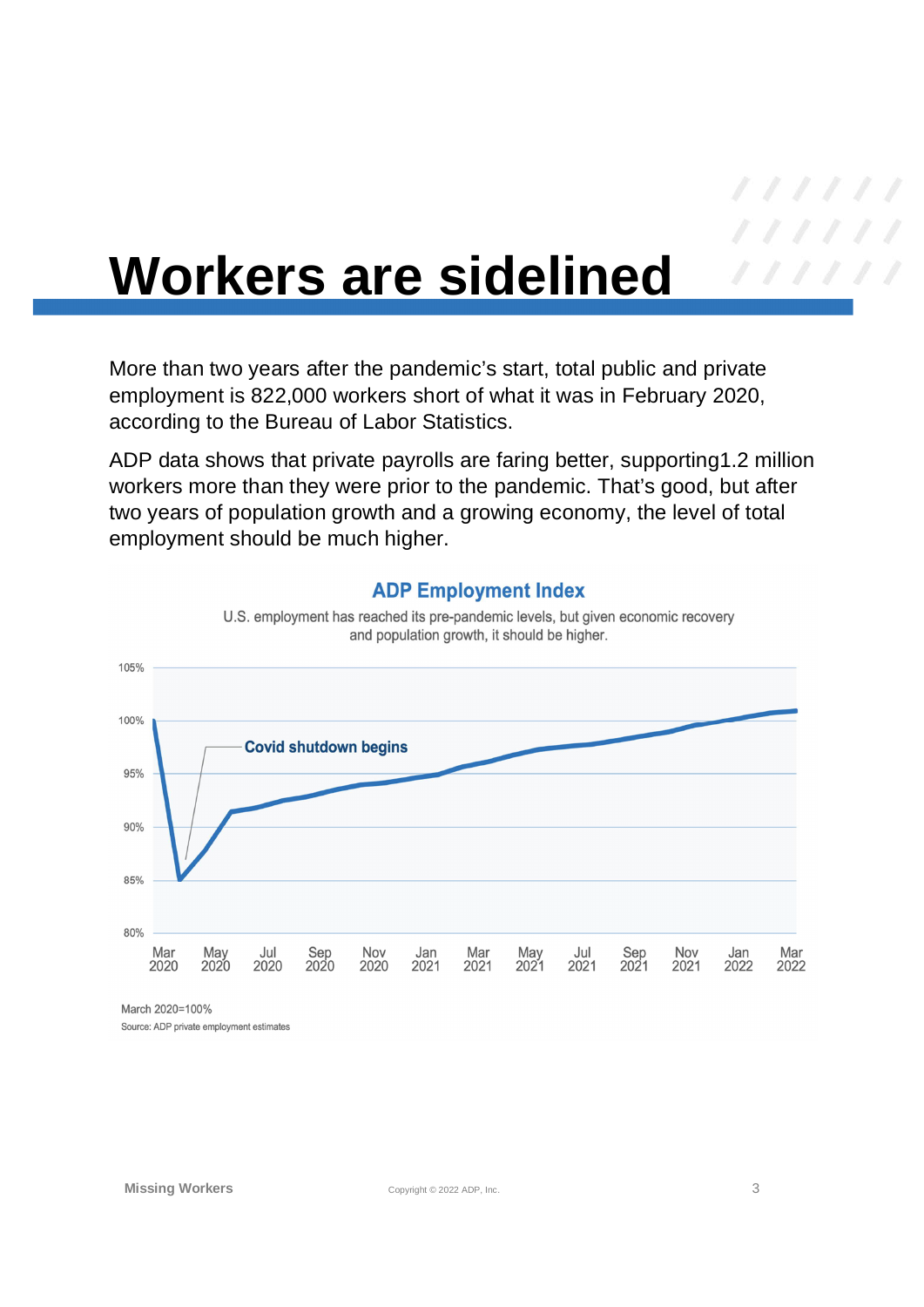

### **Quits are rising**

Even as layoffs and furloughs have returned to normal, quits are on the rise. The number of people voluntarily leaving their jobs hit a record in March 2021 and has been notching new records ever since, according to the Bureau of Labor Statistics.

Quits rose 36 percent in 2021 from the year before, an increase of nearly 12 million people walking off the job.

In all, 45.4 million people quit their jobs last year. The great resignation is real.



#### **Layoffs and Quits**

Even as layoffs and furloughs have returned to normal, quits are on the rise.

Source: Bureau of Labor Statistics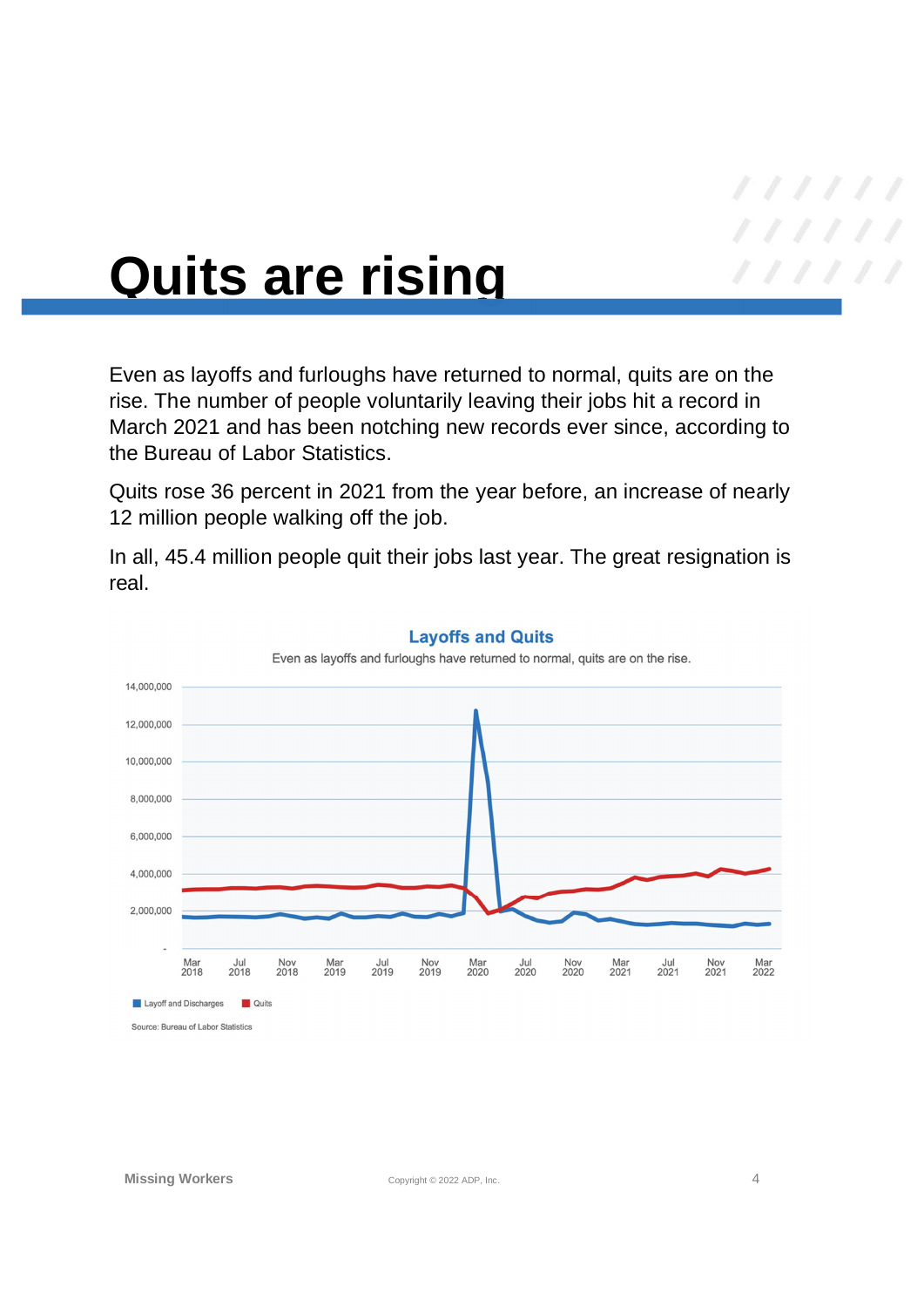### **Job fill rates are down**

For employers, the shrinking workforce has meant growing problems

In the summer of 2020, as the country started to re-open, companies brought back people they had laid off or furloughed. But by early 2021, that fill rate started to decline and is now lower than it was before the pandemic began.

In 2019, employers found new hires for about 84 percent of job openings. In 2021, that number had fallen to 71 percent. Applicants just aren't showing up.



#### **Fill rates**

The fill rate is lower than it was before the pandemic began.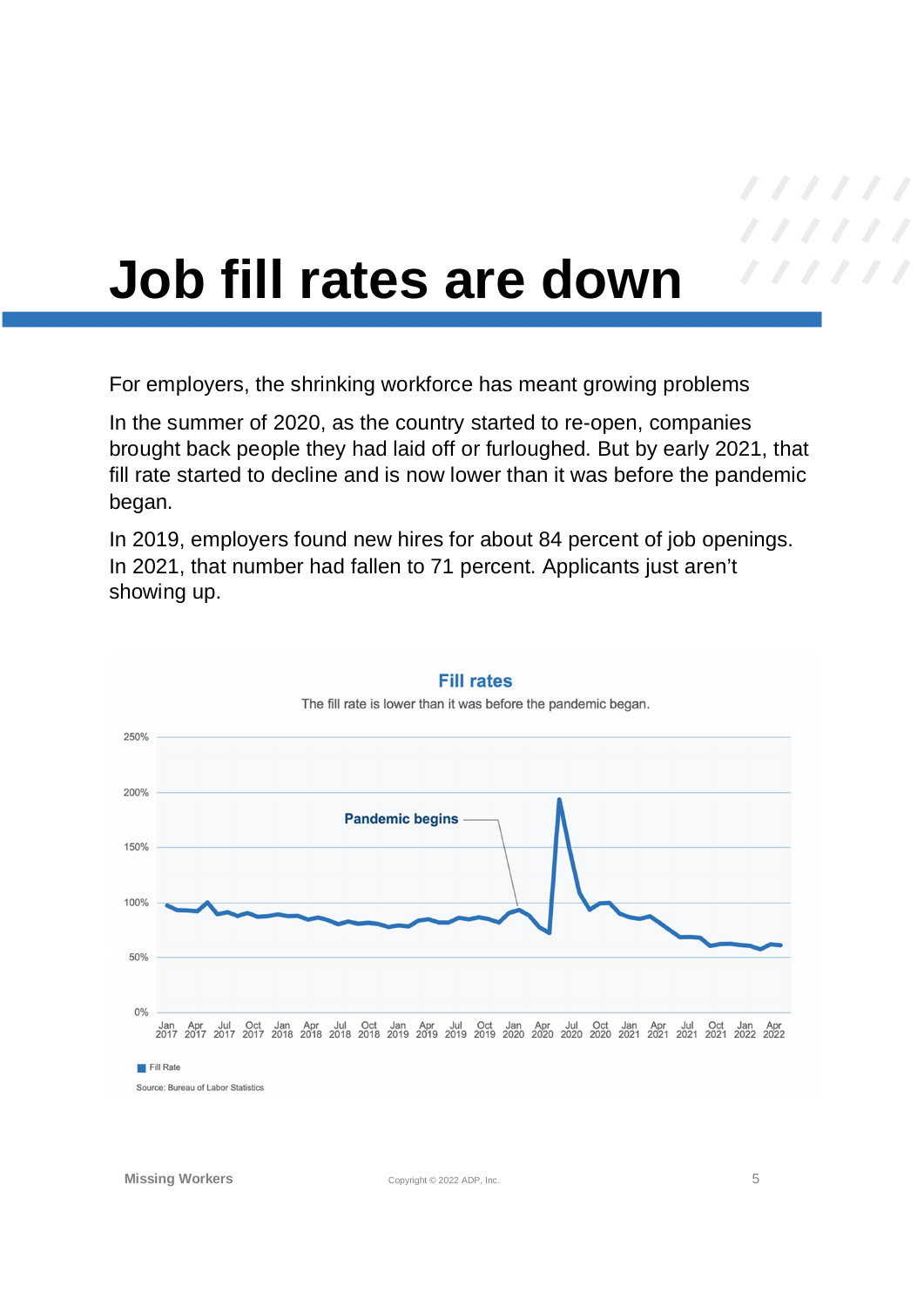### **Job openings are up**

The result of that lower fill rate? More openings. Last year, there were nearly 30 million more private-sector job openings than in 2019, an increase of 39 percent.

We also looked at rejoins using ADP anonymized payroll data – workers who fell off a payroll only to be added back months later with the same company.

There was a rush of rejoins in May and June 2020, after the initial shock of the pandemic, and volume remained steady until August 2021, when they increased again, though to a lesser extent.

That acceleration coincided with the September 2021 expiration of federal unemployment benefits. It also preceded the beginning of the school year, when many classrooms re-opened for in-person learning, allowing parents to return to work.



#### **Rejoins**

**Missing Workers Copyright © 2022 ADP, Inc.** 6 **6**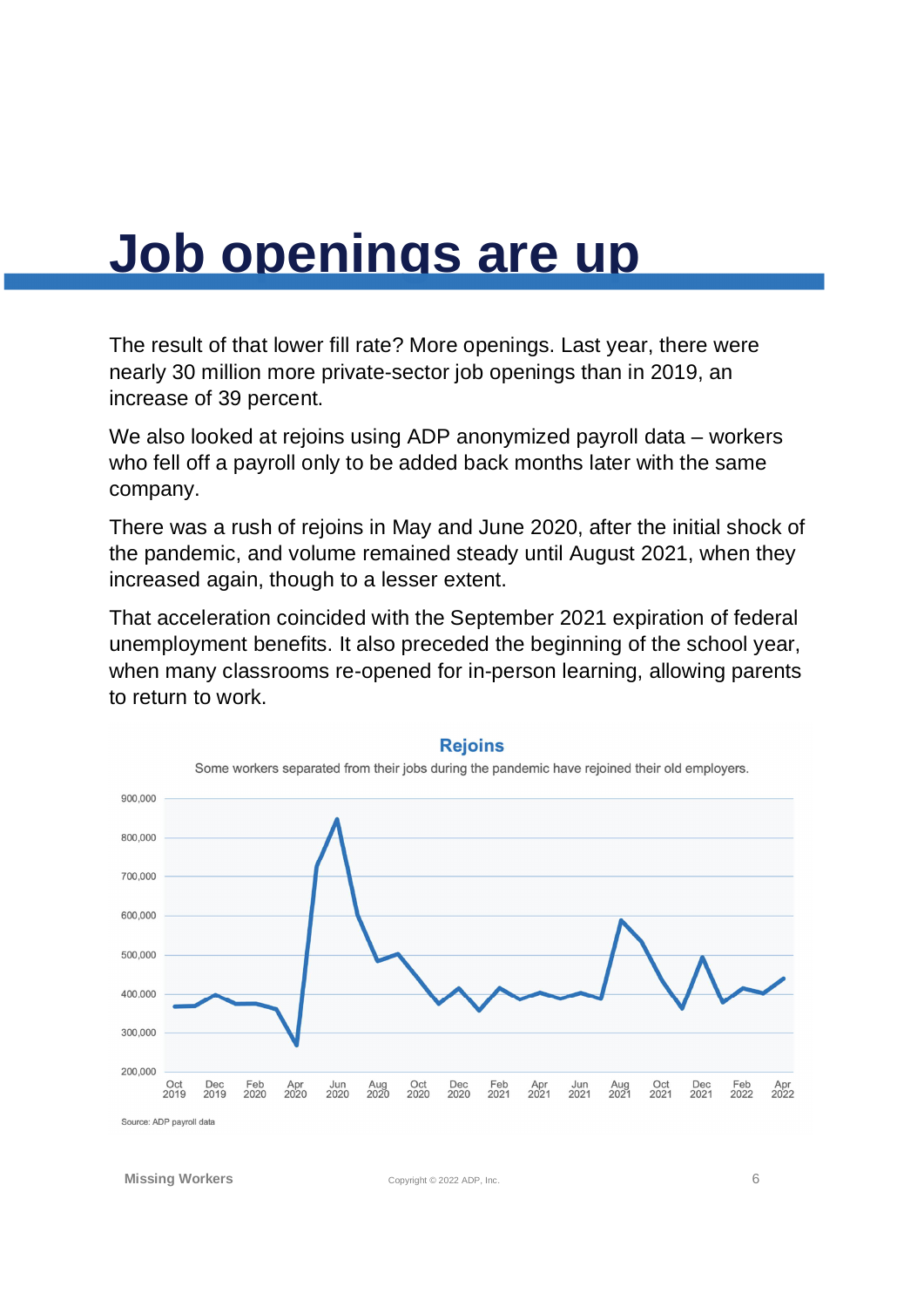## **Employers are struggling**

Employers are struggling to add staff, but it's not for lack of trying. Overall job postings have surged and unique job postings for remote positions more than doubled in 2021 from the year before, to 2.8 million.



**Active Postings** 

New jobs are being created in the growing economy, but the increase also is partly the result of jobs going unfilled and openings piling up. And managers could be putting more postings online as help-wanted signs and local hiring agencies fail to draw applicants.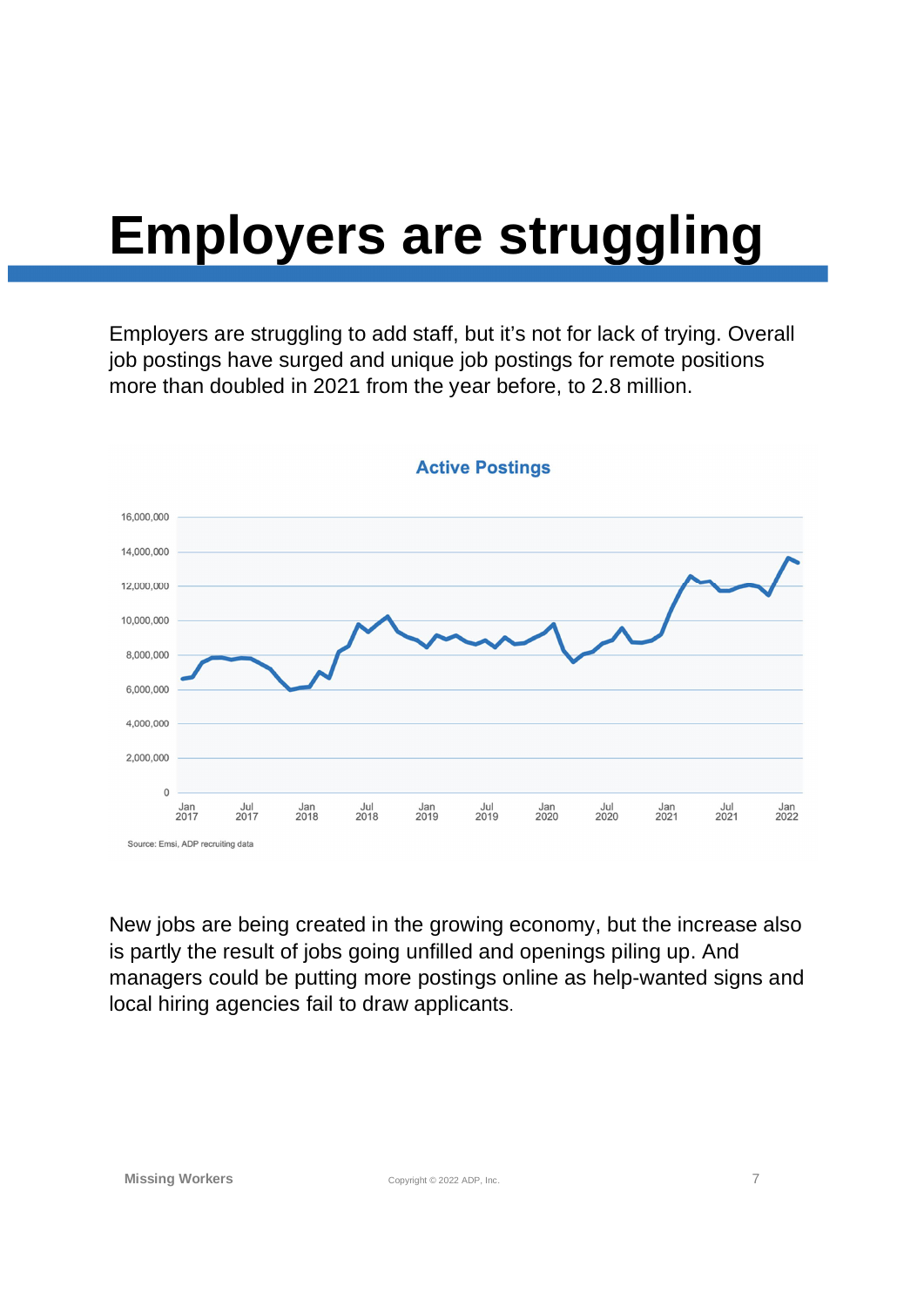But there's another sign of employer desperation: The *length* of job postings.

As employer competition for workers intensifies, companies are putting more effort into their job postings, using want ads to tout the benefits of their workplaces. Help-wanted ads are 29 percent wordier than they used to be, and minimum requirements are falling.



#### **Help-Wanted Word Count**

Employers are using their want ads to build their worker-friendly bona fides and strengthen their brands to lure applicants.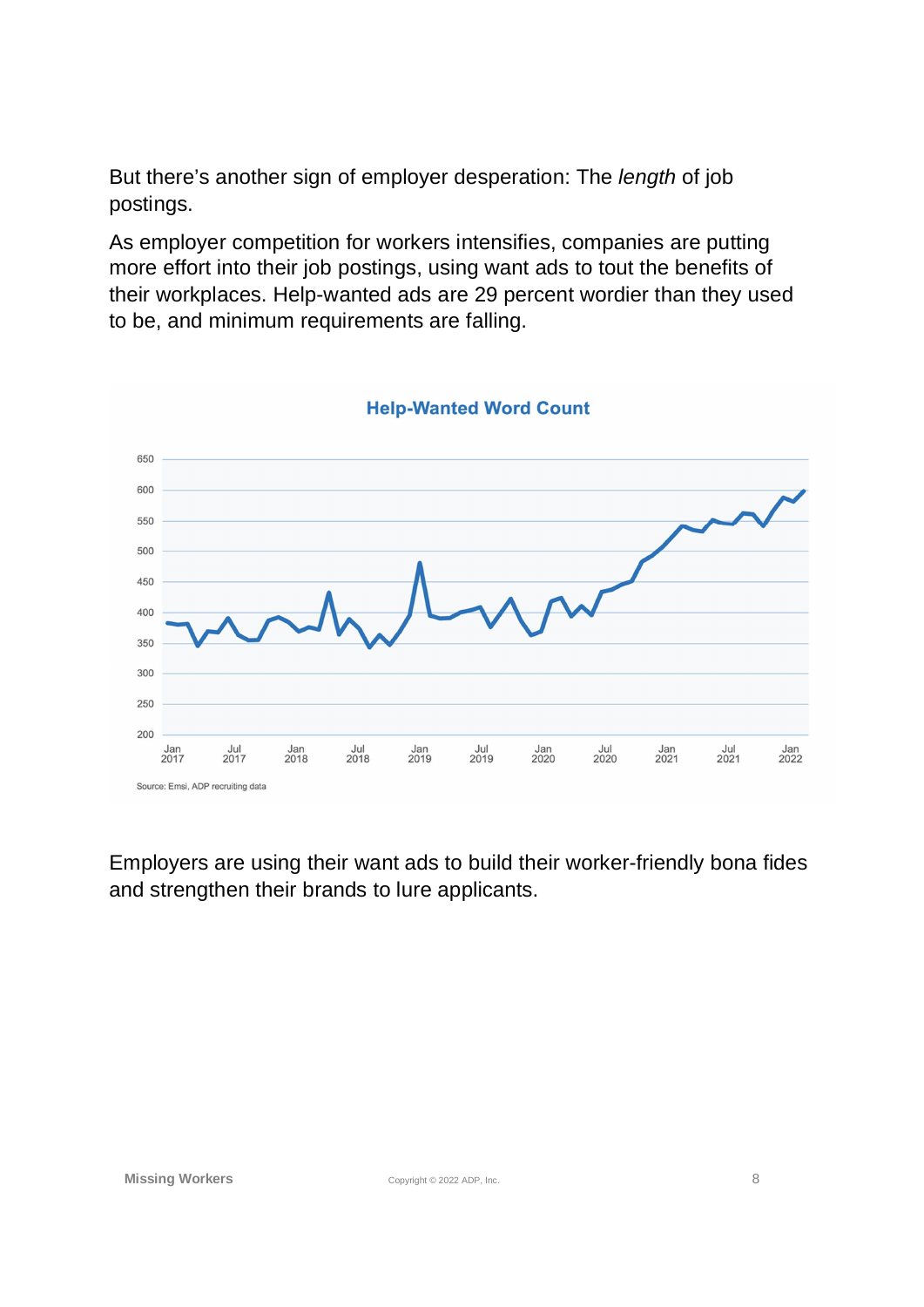They're also lowering their standards. The minimum years of required experience has shrunk dramatically, from 5.8 years in the months leading up to COVID (January 2018 to February 2020) to 4.3 years post-COVID (March 2020 to March 2022), as companies right-size inflated demands.

And while most jobs still don't – or can't – accommodate remote work, the number of positions advertised as remote continues to climb.



**Years Experience Required** 

They're increasing pay, too, especially for people with in-demand skills.

Post-COVID, advertised wages were up 4 percent for commercial truck drivers, 10 percent for cashiers, 8 percent for registered nurses, and 13 percent for stockers and order fillers when compared to post-COVID.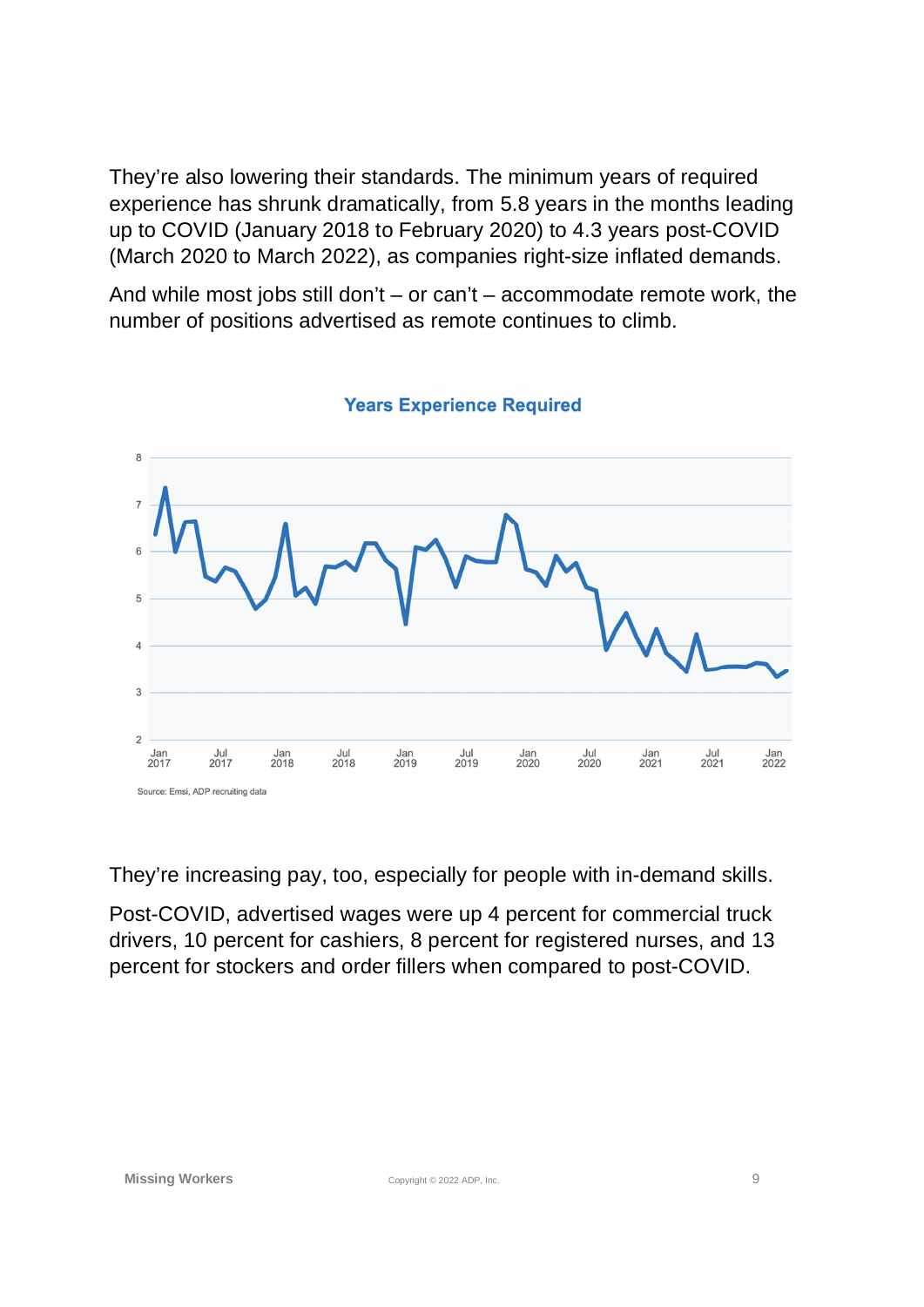# **Conclusion**

Employer demand for workers has intensified, but not enough to bring those workers into the fold.

In what we're calling the great realignment, people have recalibrated their relationship with work. They're still worried about Covid-19, their wages haven't kept up with inflation, and they report long-lasting job dissatisfaction.

Companies are responding with new workplace flexibility, benefits, and even higher pay in some instances, but talented employees remain stubbornly in short supply.

To correct that imbalance, employers should work to improve their branding and find ways to make their jobs more attractive. This could mean ensuring a good experience for candidates during the hiring process, higher pay, improved benefits, and flexibility to allow for work-life balance.

Employers also should look for ways to improve existing employee engagement to reduce turnover. Managing employee workloads to prevent burnout and providing flexibility can ultimately lower hiring costs.